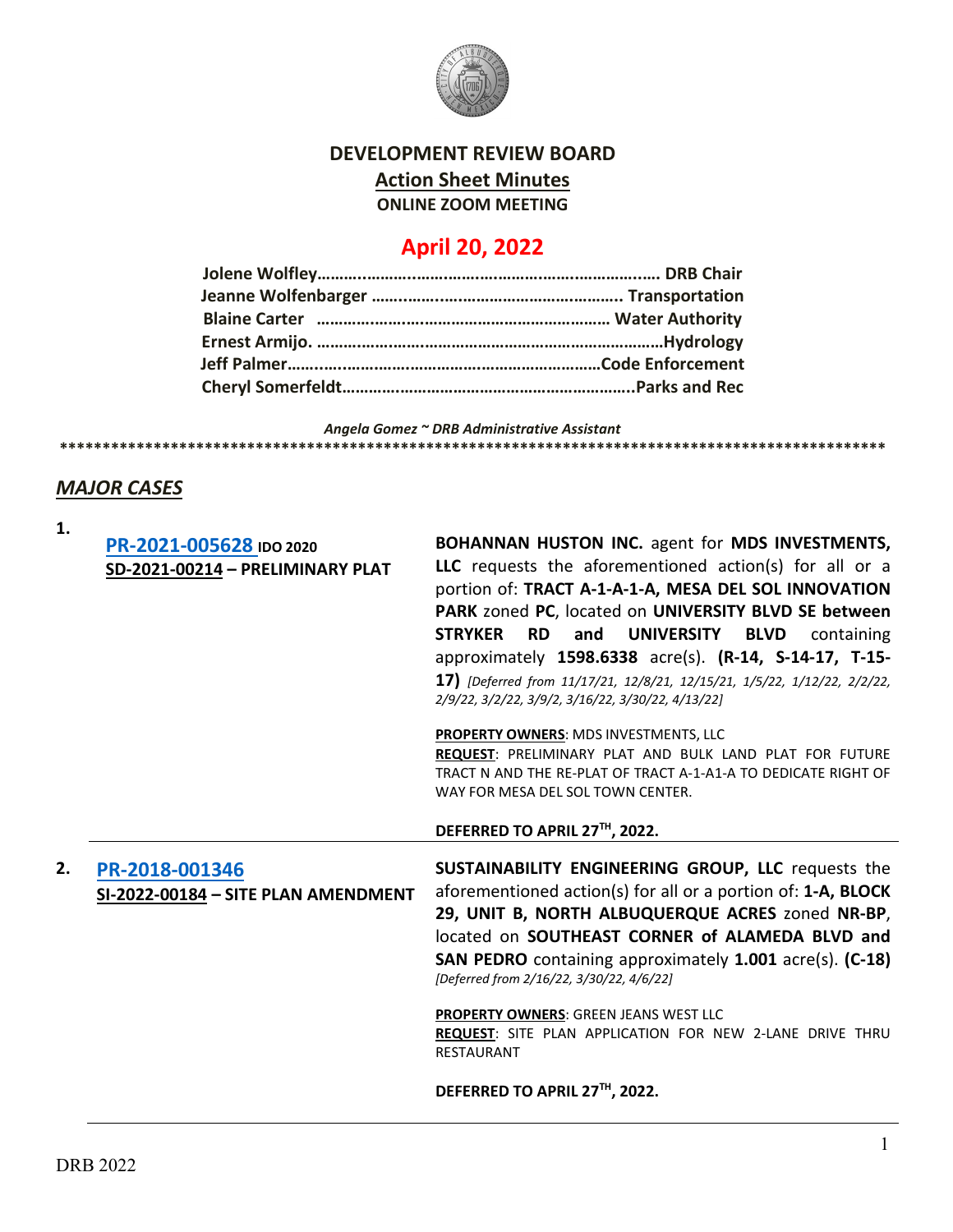### **3. [PR-2020-003688](http://data.cabq.gov/government/planning/DRB/PR-2020-003688/DRB%20Submittals/) SD-2021-00196 – PRELIMINARY PLAT**

**ISAACSON & ARFMAN INC. – FRED ARFMAN/IAN ANDERSON** agent for **GREATER ALBUQUERQUE HABITAT FOR HUMANITY – DOUG CHAMPLIN/BILL REILLY** requests the aforementioned action(s) for all or a portion of: **LOTS 42 THRU 55, DAVID-PEREA-COURSON SUBDIVISION** zoned **R-1B**, located at **62nd ST NW between CLOUDCROFT RD NW and COORS BLVD NW** containing approximately **2.13** acre(s). **(J-11)** *[Deferred from 11/3/21, 11/17/21, 12/1/21, 12/15/21, 1/12/22, 2/2/22, 3/2/22, 4/6/22]*

**PROPERTY OWNERS**: GREATER ALBUQUERQUE HABITAT FOR HUMANITY, LONNIE YANES

**REQUEST**: NEW SINGLE-FAMILY RESIDENTIAL DEVELOPMENT. PLAT WILL REVISE CURRENT LOT LINES, DEDICATE NEW PUBLIC RIGHT OF WAY AND NEW EASEMENTS ASSOCIATED WITH THE DEVELOPMENT.

**DEFERRED TO MAY 18TH, 2022.**

#### *MINOR CASES – TO BE HEARD BEGINNING AT 1:30 pm*

**4. [PR-2019-003092](http://data.cabq.gov/government/planning/DRB/PR-2019-003092/DRB%20Submittals/)**

**SD-2022-00009 – PRELIMINARY/FINAL PLAT**

**TIERRA WEST, LLC** agent for **SWCW LLC** requests the aforementioned action(s) for all or a portion of: **LOT 9-A REPLAT OF LOTS 9 & 10, BLOCK 32, RIDGECREST ADDITION**  zoned **MX-M**, located at **1425 SAN MATEO BLVD between SAN MATEO BLVD and GIBSON BLVD** containing approximately **0.28** acre(s). **(L-17)** *[Deferred from 2/2/22, 2/16/22, 3/2/22, 3/9/22, 3/30/22, 4/13/22]*

**PROPERTY OWNERS**: SWCW LLC **REQUEST**: MINOR PRELIMINARY/FINAL PLAT REVIEW

**IN THE MATTER OF THE AFOREMENTIONED APPLICATION, BEING IN COMPLIANCE WITH ALL APPLICABLE REQUIREMENTS OF THE DPM AND THE IDO, THE DRB HAS** *APPROVED* **THE PRELIMINARY/ FINAL PLAT. FINAL SIGN OFF IS DELEGATED TO TRANSPORTATION FOR A PAPER EASEMENT FOR THE TURN-AROUND AT THE ALLEY-WAY AND TO PLANNING FOR THE AGIS DXF FILE.**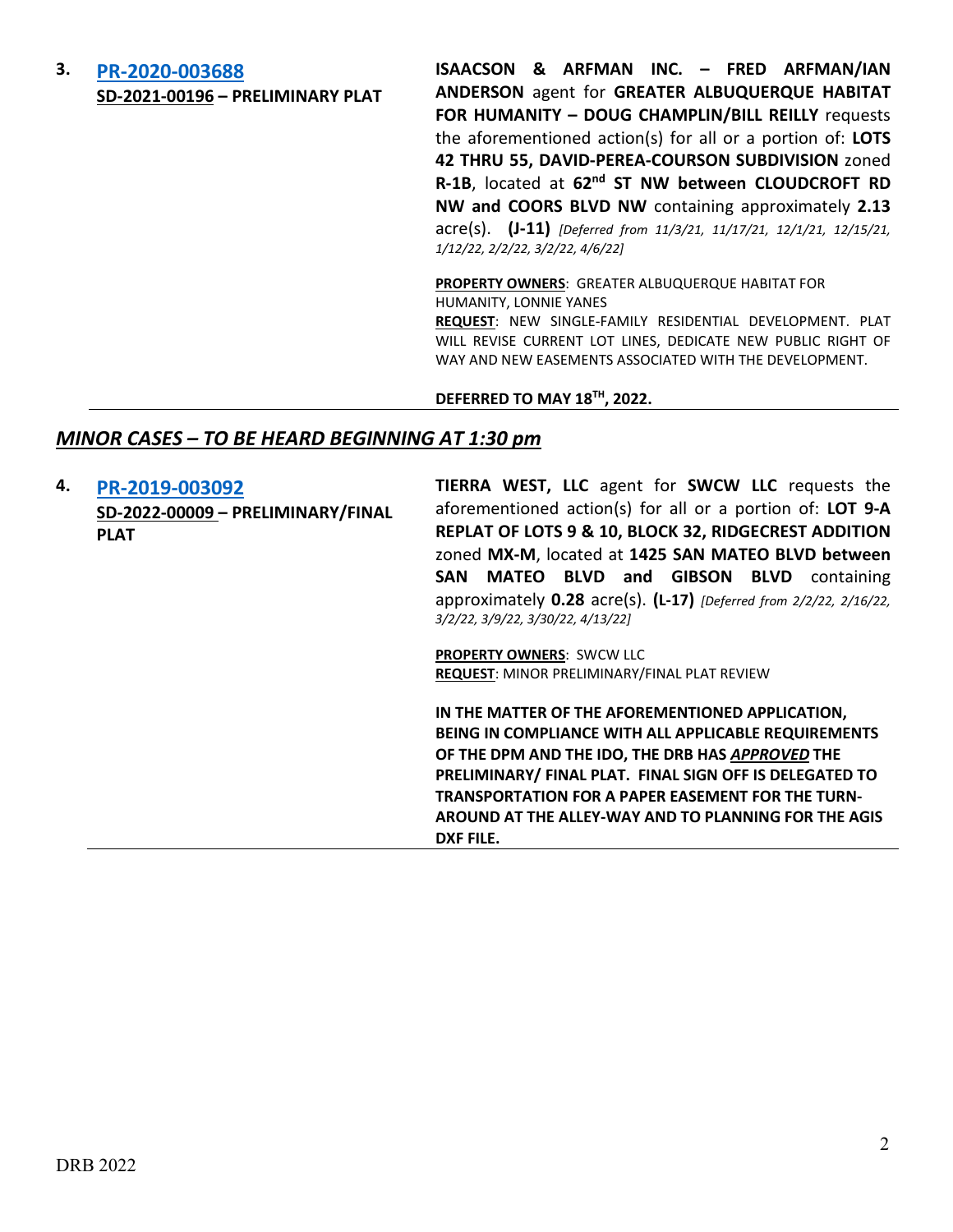| 5. | PR-2022-006762<br>SD-2022-00043 - PRELIMINARY/FINAL<br><b>PLAT</b>                                       | ALDRICH LAND SURVEYING - TIM ALDRICH agent for<br>STEVEN R. CHAMBERLIN AND SUSAN CHAMBERLIN<br>requests the aforementioned action(s) for all or a portion<br>of: LOT 2, ALVARADO GARDENS zoned R-A, located at 2217<br>MATTHEW AVE NW between HARVEST LANE NW and<br><b>CORIANDA CT NW</b> containing approximately 0.5327<br>acres(s). (G-13) [Deferred from 3/30/22, 4/13/22]<br><b>PROPERTY OWNERS: CHAMBERLIN STEVEN R &amp; SUSAN</b><br>REQUEST: DIVIDE LOT 24 INTO 2 TRACTS, GRANT PRIVATE ACCESS<br>EASEMENT, PRIVATE SANITARY SEER AND WATER SERVICE EASEMENT<br>AND PUBLIC UTILITY EASEMENT<br>DEFERRED TO APRIL 27TH, 2022.                              |
|----|----------------------------------------------------------------------------------------------------------|---------------------------------------------------------------------------------------------------------------------------------------------------------------------------------------------------------------------------------------------------------------------------------------------------------------------------------------------------------------------------------------------------------------------------------------------------------------------------------------------------------------------------------------------------------------------------------------------------------------------------------------------------------------------|
| 6. | PR-2021-006297<br>(AKA: PR-2021-006287)<br>SD-2022-00039 - PRELIMINARY/FINAL<br><b>PLAT</b>              | <b>COMMUNITY SCIENCES CORPORATION agent for RACHEL</b><br>MATTHEW DEVELOPMENT CORPORATION & THE SANTA<br><b>BARBARA HOMEOWNERS ASSOCIATION/ELISA CARDENAS</b><br>requests the aforementioned action(s) for all or a portion<br>of: LOT 2 BLOCK 16, SANTA BARBARA SUBDIVISION zoned<br>R-T, located at 7300 SANTA BARBARA RD near RANCHO DE<br>PALOMAS RD NE containing approximately 0.4784 acre(s).<br>(D-16) [Deferred from 3/9/22, 4/6/22]<br><b>PROPERTY OWNERS: SANTA BARBARA HOMEOWNERS ASSOCIATION</b><br>REQUEST: SUBDIVIDE ONE LOT INTO FOUR LOTS<br>DEFERRED TO APRIL 27TH, 2022.                                                                         |
| 7. | PR-2019-002874<br>SD-2022-00059 - EXTENSION OF<br><b>INFRASTRUCTURE IMPROVEMENTS</b><br><b>AGREEMENT</b> | <b>BRAD ALLEN</b> requests the aforementioned action(s) for all<br>or a portion of: TRACTS A THRU C, COTTONWOOD POINTE<br>zoned MX-L, located at 9651 IRVING BLVD between<br>IRVING BLVD and EAGLE RANCE RD NW containing<br>approximately 6.7675 acre(s). (B-13) [Deferred from 4/13/22]<br>PROPERTY OWNERS: EAGLE VISTA LLC ATTN: BRAD B ALLEN<br><b>REQUEST: EXTENSION OF INFRASTRUCTURE IMPROVEMENTS</b><br>AGREEMENT<br>IN THE MATTER OF THE AFOREMENTIONED APPLICATION,<br>BEING IN COMPLIANCE WITH ALL APPLICABLE REQUIREMENTS<br>OF THE DPM AND THE IDO, THE DRB HAS APPROVED THE ONE<br>YEAR EXTENSION OF THE SUBDIVISION IMPROVEMENT<br><b>AGREEMENT.</b> |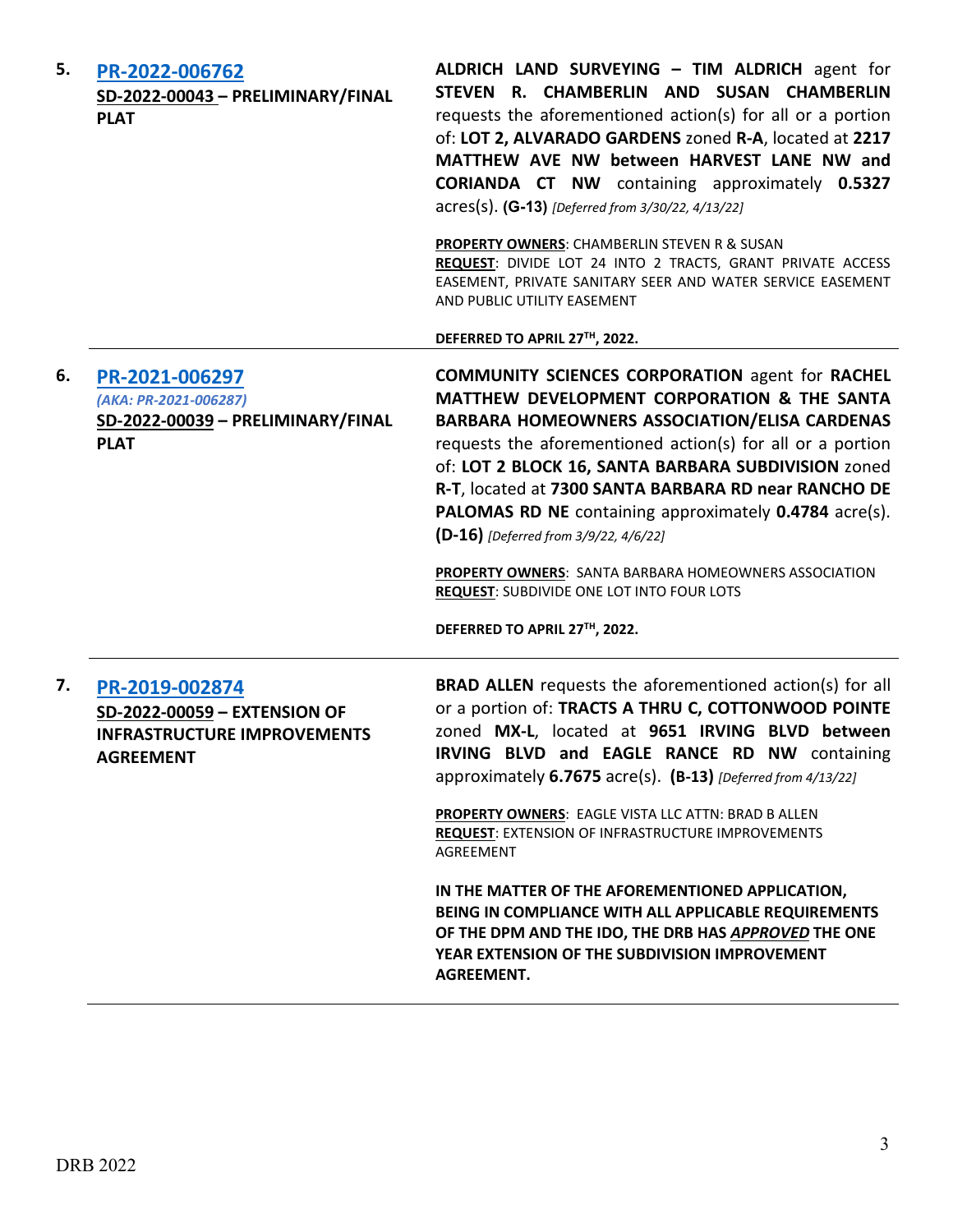**8. [PR-2021-005089](http://data.cabq.gov/government/planning/DRB/PR-2021-005089/DRB%20Submittals/)  SD-2022-00037 – PRELIMINARY/FINAL PLAT**

**SUPREME INVESTMENTS, LLC** requests the aforementioned action(s) for all or a portion of: **LOT 2, PLAT OF FAITH ADDITION** zoned **MX-T**, located at **4700 EUBANK BLVD NW between OSUNA RD. and LAGRIMA DE ORO RD** containing approximately **2.3467** acre(s). **(F-21)** *[Deferred from 3/9/22, 3/30/22, 4/13/22]* 

**PROPERTY OWNERS**: LUCERO STEVE & HOPE **REQUEST**: SUBDIVIDE EXISTING PARCEL INTO TWO TRACTS

**DEFERRED TO APRIL 27TH, 2022.**

#### *SKETCH PLATS*

**9. [PR-2022-006847](http://data.cabq.gov/government/planning/DRB/PR-2022-006847/DRB%20Submittals/PR-2022-006847_April_20_2022%20(Sketch)/Application/DRB%20APPLICATION%20PACKAGE%20(1).pdf) PS-2022-00070 – SKETCH PLAT** **ISAACSON & ARFMAN, INC./FRED ARFMAN** agent for **MATTHEW C. SANCHEZ** requests the aforementioned action(s) for all or a portion of: **EAST ½ OF LOT 14 & VACATED PORTION OF DURANES DITCH, ALVARADO GARDENS** zoned **R-A**, located at **2818 CAMPBELL RD NW between CAMPBELL RD NW and MANCHA** containing approximately **1.2949** acre(s). **(G-12)**

**PROPERTY OWNERS**: SANCHEZ MATTHEW C & MCALERNEY CRYSTAL **REQUEST**: SKETCH PLAT REVIEW AND COMMENT

**THE SKETCH PLAT WAS REVIEWED AND COMMENTS PROVIDED.** 

## **10. [PR-2022-006841](http://data.cabq.gov/government/planning/DRB/PR-2022-006841/DRB%20Submittals/PR-2022-006841_April_20_2022%20(Sketch)/Application/1801MesaVista-SketchPlatApplication.pdf) PS-2022-00061 – SKETCH PLAT**

**EQUITERA REGENERATIVE DESIGN** agent for **VETRI MANAGEMENT INC.** requests the aforementioned action(s) for all or a portion of: **LOTS 1, 2 & 5, BLOCK 3, SIGMA CHI** zoned **R-MH**, located at **1801 MESA VISTA NE between MESA VISTA and LOMAS BLVD** containing approximately **0.47** acre(s). **(J-15)**

**PROPERTY OWNERS**: TOGA GROUP LLC C/O CLT LLC **REQUEST**: SKETCH PLAT REVIEW AND COMMENT

**THE SKETCH PLAT WAS REVIEWED AND COMMENTS PROVIDED.**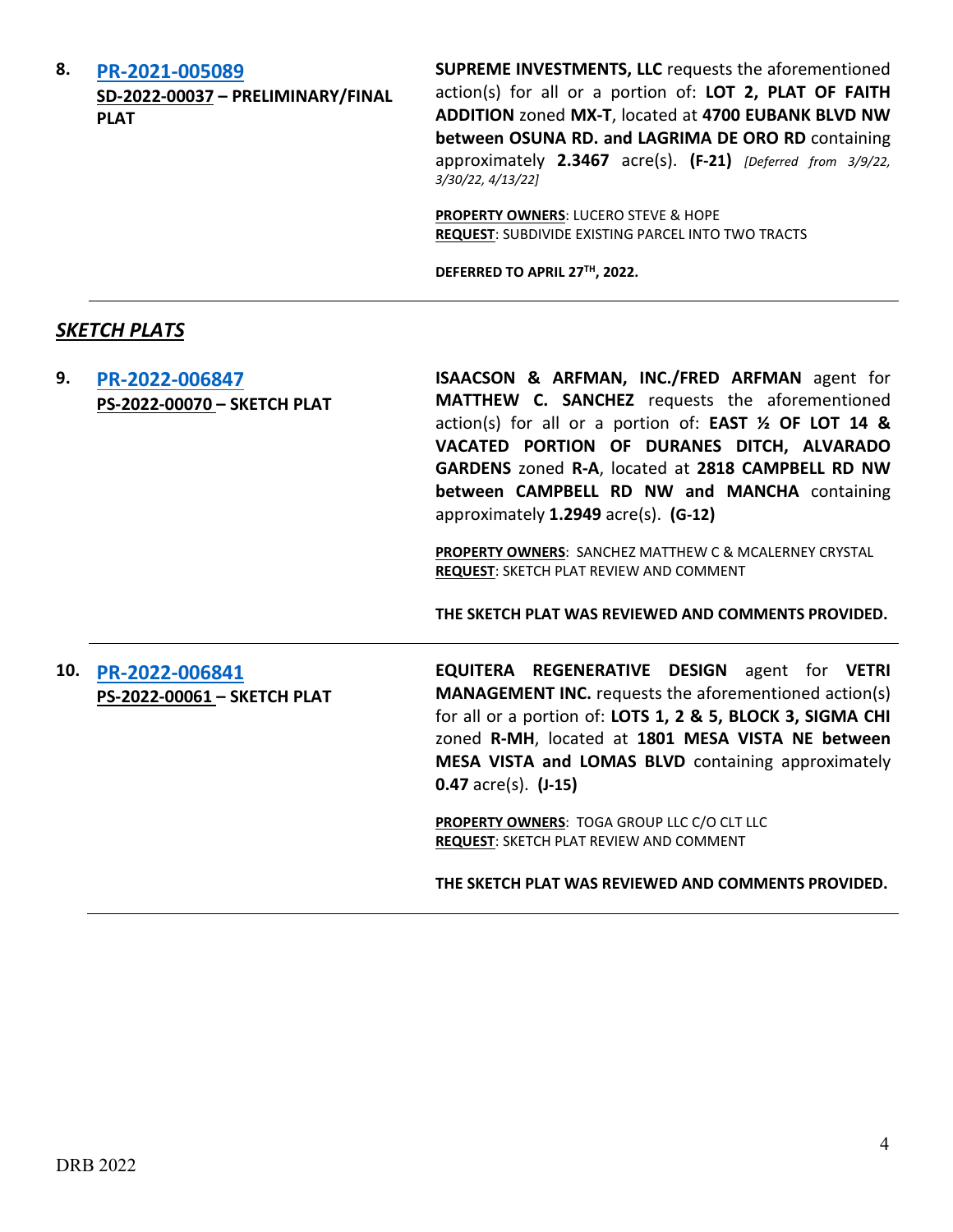| 11. | PR-2022-006844<br>PS-2022-00066 - SKETCH PLAT | <b>REMBE URBAN DESIGN &amp; DEVELOPMENT</b> requests the<br>aforementioned action(s) for all or a portion of: TRACT 106-<br>A, 107B AND 107C, REMBE PROPERTIES zoned MX-M/R-A,<br>located at 1701/1623 CENTRAL AVE NW between LAGUNA<br>BLVD and RANCHO SECO RD containing approximately<br>$0.58$ acre(s). $(J-13)$<br>PROPERTY OWNERS: REMBE PROPERTIES LLC C/O JAY REMBE<br><b>REQUEST: TRACT CONSOLIDATION</b> |
|-----|-----------------------------------------------|--------------------------------------------------------------------------------------------------------------------------------------------------------------------------------------------------------------------------------------------------------------------------------------------------------------------------------------------------------------------------------------------------------------------|
|     |                                               | THE SKETCH PLAT WAS REVIEWED AND COMMENTS PROVIDED.                                                                                                                                                                                                                                                                                                                                                                |
| 12. | PR-2022-006846<br>PS-2022-00068 - SKETCH PLAT | NOVUS PROPERTIES LLC, / MICHAEL MONTOYA, TRULA<br>HOWE requests the aforementioned action(s) for all or a<br>portion of: LOT A-2-B-1, FOUNTAIN HILLS PLAZA zoned<br>NR-C, located on NUNZIO AVE NW near PARADISE BLVD<br>NW containing approximately 4.2546 acre(s). (C-12)                                                                                                                                        |
|     |                                               | PROPERTY OWNERS: NOVUS PROPERTIES LLC<br>REQUEST: SUBDIVIDE ONE EXISTING LOT INTO 2 NEW LOTS                                                                                                                                                                                                                                                                                                                       |
|     |                                               | THE SKETCH PLAT WAS REVIEWED AND COMMENTS PROVIDED.                                                                                                                                                                                                                                                                                                                                                                |
| 13. | PR-2022-006843<br>PS-2022-00063 - SKETCH PLAT | <b>STEVEN CARNEY</b> requests the aforementioned action(s) for<br>all or a portion of: LOT 3, BLOCK 1 UNIT 3, NORTH<br>ALBUQUERQUE ACRES LOT 13 zoned PD located at 8900<br>MODESTO between VENTURA and BARSTOW containing<br>approximately 0.89 acre(s). (C-20)                                                                                                                                                   |
|     |                                               | <b>PROPERTY OWNERS: SHAHEEN MONTASER</b><br>REQUEST: SKETCH PLAT REVIEW AND COMMENT                                                                                                                                                                                                                                                                                                                                |
|     |                                               | THE SKETCH PLAT WAS REVIEWED AND COMMENTS PROVIDED.                                                                                                                                                                                                                                                                                                                                                                |
| 14. | PR-2022-006859<br>PS-2022-00072 - SKETCH PLAT | <b>CARL YONATAN</b> requests the aforementioned action(s) for<br>all or a portion of: LOT 25 & 26, KNOB HEIGHTS zoned R-1B<br>located at 3428 KATHRYN AVE SE between AMHERST DR<br>and WELLESLEY containing approximately 0.3214 acre(s).<br>$(L-16)$                                                                                                                                                              |
|     |                                               | <b>PROPERTY OWNERS: CARL YONATAN</b><br><b>REQUEST: LOT LINE RELOCATION</b>                                                                                                                                                                                                                                                                                                                                        |
|     |                                               | SKETCH PLAT COMMENTS WERE PROVIDED TO THE APPLICANT.                                                                                                                                                                                                                                                                                                                                                               |